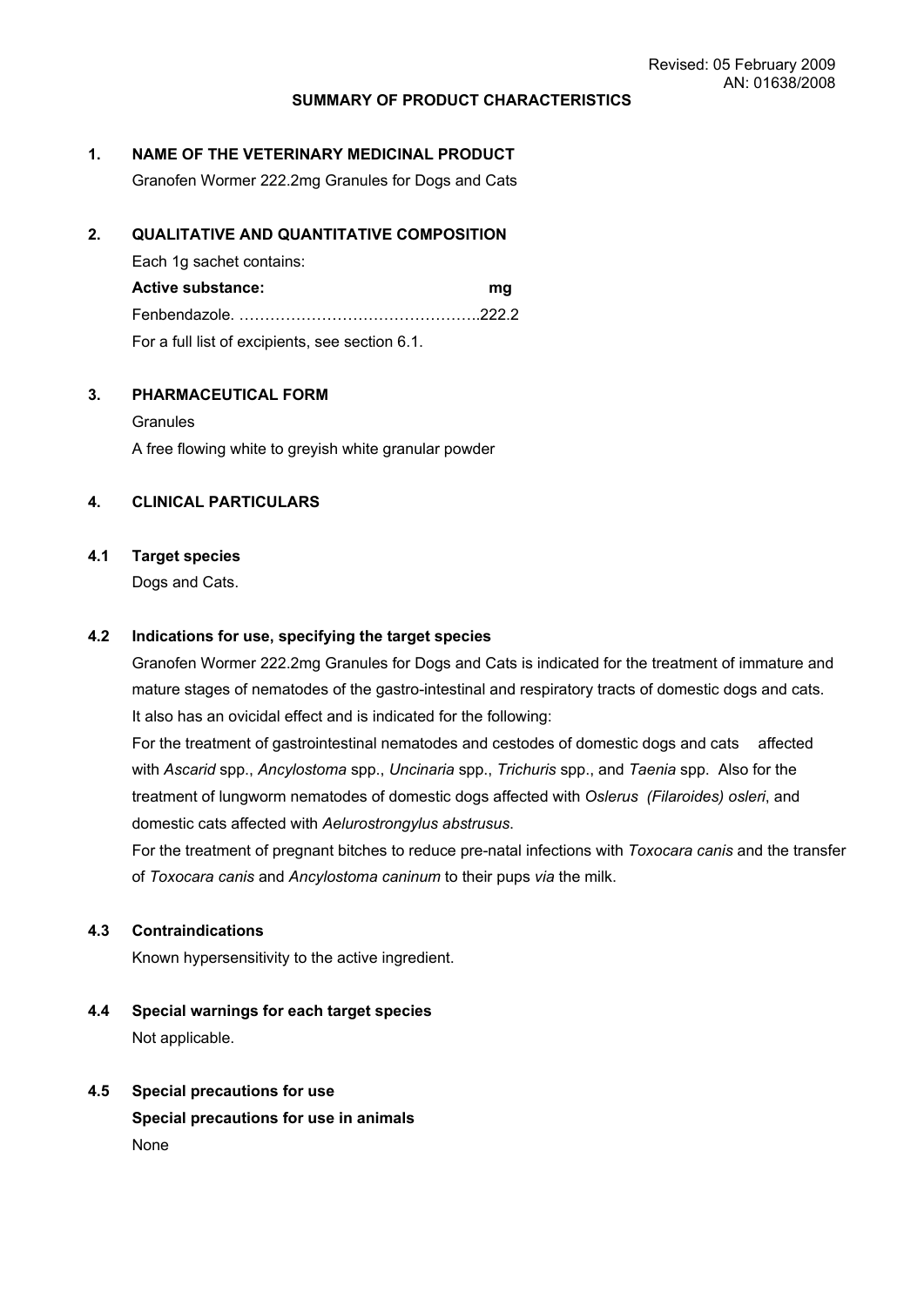# **Special precautions to be taken by the person administering the veterinary medicinal product to animals**

Direct contact with the skin should be kept to a minimum. Avoid inhalation of granule dust. Wash hands after use.

# **4.6 Adverse reactions (frequency and seriousness)**

None known

# **4.7 Use during pregnancy and lactation**

Granofen Wormer 222.2mg Granules for Dogs and Cats may be safely used in pregnant and young animals when administered according to the recommended dosing schedules.

# **4.8 Interaction with other medicinal products and other forms of interaction**

None known.

# **4.9 Amounts to be administered and administration route**

For oral administration only sprinkled onto food or by mouth.

For the routine treatment of adult dogs and cats a dosage of 100 mg/kg is recommended.

For treatment of weaned puppies and kittens 50 mg/kg daily for three days is recommended.

For the control of lungworm, *Oslerus (Filaroides) osleri*, 50 mg fenbendazole per kg per day for 7 days. A repeated course of treatment may be required in some cases.

For the control of lungworm in cats, *Aelurostrongylus abstrusus*, 20 mg fenbendazole/kg per day for five days.

For the treatment of pregnant bitches daily dosage of 25 mg fenbendazole/kg from day 40 of pregnancy continuously to 2 days post-whelping.

For the treatment of *clinical* worm infestations in adult dogs and cats administer a sachet of 1g Granofen Wormer 222.2mg Granules for Dogs and Cats per 4.4 kg (10 lbs) bodyweight daily for 3 consecutive days (=50 mg fenbendazole per kg bodyweight daily for 3 days).

Assess bodyweight as accurately as possible prior to determining the correct dosage.

#### **4.10 Overdose (symptoms, emergency procedures, antidotes), if necessary**

Benzimidazoles have a wide margin of safety.

#### **4.11 Withdrawal period(s)**

Not applicable.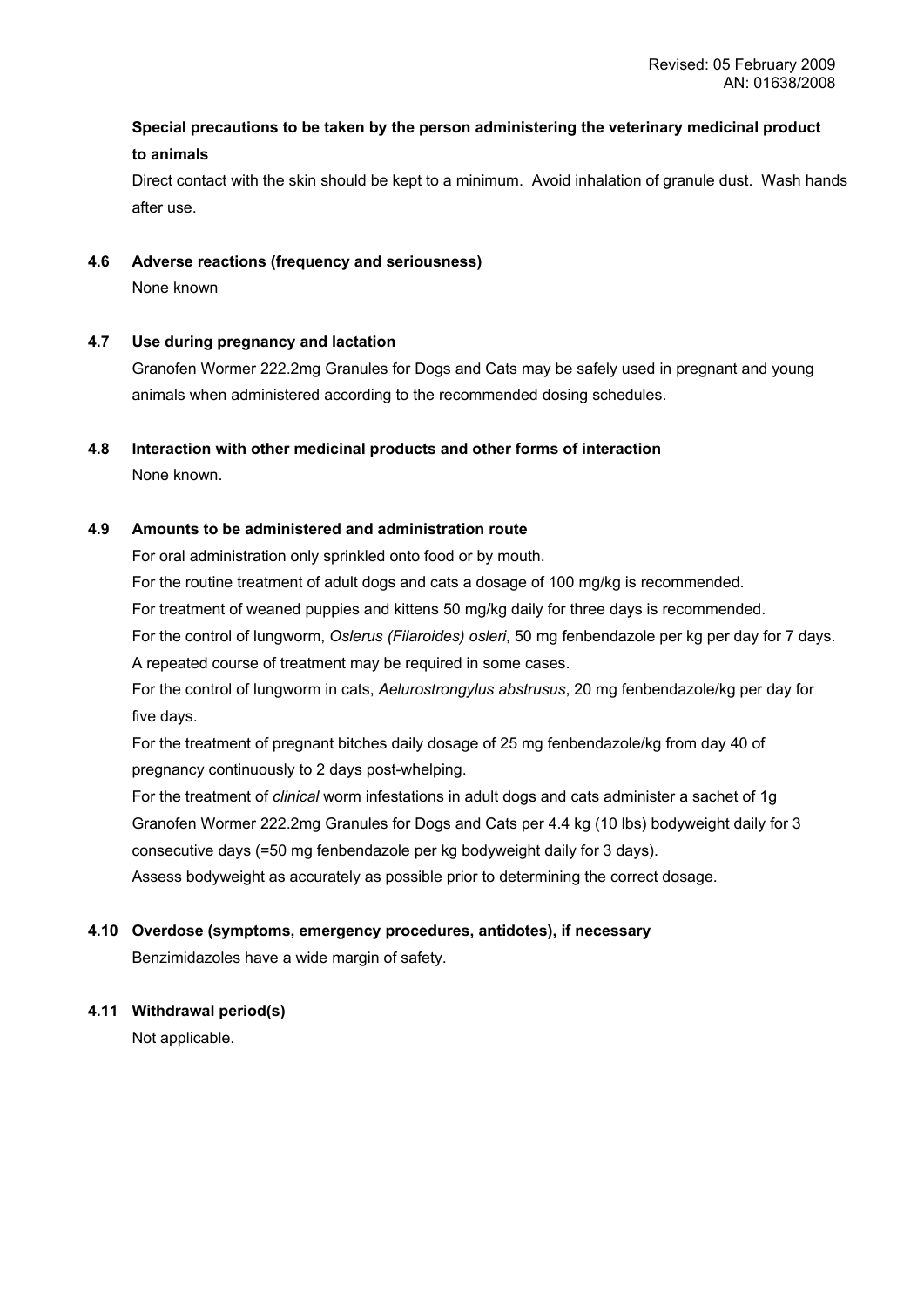# **5. PHARMACOLOGICAL PROPERTIES**

Anthelminthics (Benzimidazoles and related substances)

ATC code: QP52AC13

Contains fenbendazole which is a member of the benzimidazole family of anthelmintics and has been in veterinary use for a number of years. Fenbendazole acts against parasites by disrupting the formation of microtubules by binding to tubulin in parasitic intestinal cells hence preventing the absorption of glucose, parasites are gradually starved to death. Fenbendazole displays preference for parasitic as opposed to mammalian tubulin; this appears to be due to the fact that the formation of the parasitic tubulinfenbendazole complex is more favourable kinetically under physiological conditions than the mammalian complex.

# **6. PHARMACEUTICAL PARTICULARS**

#### **6.1 List of excipients**

Lactose monohydrate Povidone K30 Sodium Lauryl Sulphate

# **6.2 Incompatibilities**

None known.

### **6.3 Shelf life**

Shelf life of the veterinary medicinal product as packaged for sale: 3 years.

#### **6.4. Special precautions for storage**

Store in a dry place.

Add to feed immediately before administration. Discard any remaining medicated feed.

#### **6.5 Nature and composition of immediate packaging**

Sachets consisting of paper, low density polyethylene and foil containing 1g of granules, with a heat-seal closure.

Carton containing 180 x 1 g sachets

# **6.6 Special precautions for the disposal of unused veterinary medicinal product or waste materials derived from the use of such products**

Any unused veterinary medicinal product or waste materials derived from such veterinary medicinal products should be disposed of in accordance with local requirements